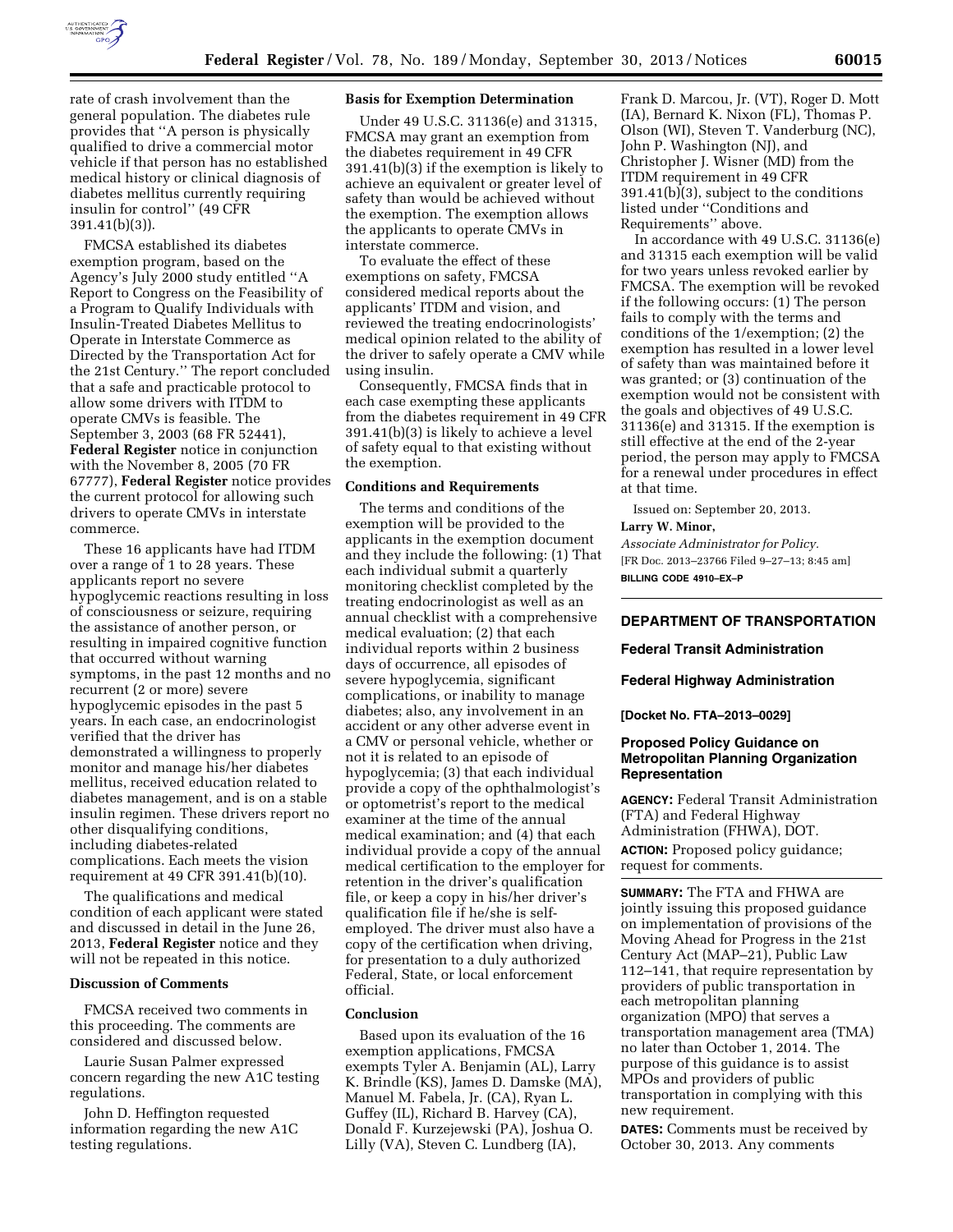received beyond this deadline will be considered to the extent practicable. **ADDRESSES:** *Comments.* You may submit comments identified by the docket number (FTA–2013–0029) by any of the following methods:

*Federal eRulemaking Portal:* Go to *<http://www.regulations.gov>* and follow the online instructions for submitting comments.

*DOT Electronic Docket:* Go to *[http://](http://dms.dot.gov) [dms.dot.gov](http://dms.dot.gov)* and follow the instructions for submitting comments.

*U.S. Mail:* Docket Management Facility, U.S. Department of Transportation, 1200 New Jersey Avenue SE., Room W12–140, Washington, DC 20590.

*Hand Delivery or Courier:* Docket Management Facility, U.S. Department of Transportation, 1200 New Jersey Avenue, Southeast, Room W12–140, Washington, DC 20590, between 9 a.m. and 5 p.m., Monday through Friday, except Federal Holidays.

*Fax:* 202–493–2251.

*Instructions:* You must include the agency names (Federal Transit Administration and Federal Highway Administration) and docket number (FTA–2013–0029) for this notice at the beginning of your comments. You must submit two copies of your comments if you submit them by mail. If you wish to receive confirmation that FTA and FHWA received your comments, you must include a self-addressed, stamped postcard. Due to security procedures in effect since October 2001, mail received through the U.S. Postal Service may be subject to delays. Parties submitting comments may wish to consider using an express mail firm to ensure prompt filing of any submissions not filed electronically or by hand. All comments received will be posted, without change and including any personal information provided, to *[http://www.regulations.gov,](http://www.regulations.gov)*  where they will be available to Internet users. You may review DOT's complete Privacy Act Statement published in the **Federal Register** on April 11, 2000, at 65 FR 19477. For access to the docket to read background documents and comments received, go to *[http://](http://www.regulations.gov) [www.regulations.gov](http://www.regulations.gov)* at any time, or to the Docket Management Facility, U.S. Department of Transportation, 1200 New Jersey Avenue SE., Room W12– 140, Washington, DC 20590, between 9 a.m. and 5 p.m., Monday through Friday, except Federal Holidays.

# **FOR FURTHER INFORMATION CONTACT:**

Dwayne Weeks, FTA Office of Planning and Environment, telephone (202) 366– 4033 or *[Dwayne.Weeks@dot.gov;](mailto:Dwayne.Weeks@dot.gov)* or Harlan Miller, FHWA Office of Planning, telephone (202) 366–0847 or *[Harlan.Miller@dot.gov.](mailto:Harlan.Miller@dot.gov)* 

## **SUPPLEMENTARY INFORMATION:**

#### **I.** *Introduction*

The FTA and FHWA are jointly issuing this proposed policy guidance on the implementation of 23 U.S.C. 134(d)(2)(B) and 49 U.S.C. 5303(d)(2)(B), which require representation by providers of public transportation in each MPO that serves an area designated as a TMA. The FTA and FHWA anticipate issuing a joint notice of proposed rulemaking to amend 23 CFR part 450 to implement 23 U.S.C. 134(d)(2)(B) and 49 U.S.C. 5303(d)(2)(B) as amended by sections 1201 and 20005 of MAP–21. These United States Code sections now require representation by providers of public transportation in each MPO that serves an area designated as a TMA. A TMA is defined as an urbanized area with a population of over 200,000 individuals as determined by the 2010 census, or an urbanized area with a population of fewer than 200,000 individuals that is designated as a TMA by the request of the Governor and the MPO designated for the area.<sup>1</sup> As of the date of this guidance, of the 384 MPOs throughout the Nation, 184 MPOs serve an area designated as a TMA.

The FTA conducted an On-Line Dialogue on this requirement from March 5 through March 29, 2013. Through this forum, FTA received input from MPOs, local elected officials, transit agencies, and the general public, with over 3,000 visits to the Web site. Over 100 ideas were submitted from 340 registered users who also provided hundreds of comments and votes on these ideas. Participants discussed the complex nature of MPOs and the advantages of providing flexibility for MPOs and transit providers to decide locally how to include representation by providers of public transportation in the MPO.

To increase the accountability and transparency of the Federal-aid highway and Federal transit programs and to improve project decision-making through performance-based planning and programming, MAP–21 establishes a performance management framework. The MAP–21 requires FHWA to establish, through a separate rulemaking, performance measures and standards to be used by States to assess the condition of the pavements and bridges, serious injuries and fatalities, performance of the Interstate System and National Highway System, traffic congestion, on-road mobile source emissions, and freight movement on the Interstate System.2 The MAP–21 also

requires FTA to establish, through separate rulemakings, state of good repair and safety performance measures, and requires each provider of public transportation to establish performance targets in relation to these performance measures<sup>3</sup>

To ensure consistency, an MPO must coordinate to the maximum extent practicable with the State and providers of public transportation to establish performance targets for the metropolitan planning area that address these performance measures.4 An MPO must describe in its metropolitan transportation plans the performance measures and targets used to assess the performance of its transportation system.5 Statewide and metropolitan transportation improvement programs (STIPs and TIPs) must include, to the maximum extent practicable, a description of the anticipated effect of the program toward achieving the performance targets established in the statewide or metropolitan transportation plan, linking investment priorities and the highway and transit performance targets.6 These changes to the planning process will be addressed in FHWA and FTA's anticipated joint rulemaking amending 23 CFR part 450.

As part of its performance management framework, MAP–21 assigns MPOs the new transit related responsibilities described above, i.e., to establish performance targets with respect to transit state of good repair and transit safety and to address these targets in their transportation plans and TIPs. Representation by providers of public transportation in each MPO that serves a TMA will better enable the MPO to define performance targets and to develop plans and TIPs that support an intermodal transportation system for the metropolitan area. Including representation by providers of public transportation in each MPO that serves an area designated as a TMA is an essential element of MAP–21's performance management framework and will support the successful implementation of a performance-based approach to transportation decisionmaking.

The FTA and FHWA seek comment on the following proposals in this guidance: the determination of specifically designated representatives, the eligibility of representatives of providers of public transportation to

5 23 U.S.C. 134(i)(2)(B); 49 U.S.C. 5303(i)(2)(B).

<sup>1</sup> 23 U.S.C. 134(k)(1); 49 U.S.C. 5303(k)(1). 2 23 U.S.C. 150(c).

<sup>3</sup> 49 U.S.C. 5326(b), (c), 5329(b), (d).

<sup>4</sup> 23 U.S.C. 134(h)(2); 49 U.S.C. 5303(h)(2).

<sup>6</sup> 23 U.S.C. 134(j)(2)(D); 49 U.S.C. 5303(i)(2)(D) (TIPs) and 23 U.S.C. 135(g)(4); 49 U.S.C. 5304(g)(4) (STIPs).